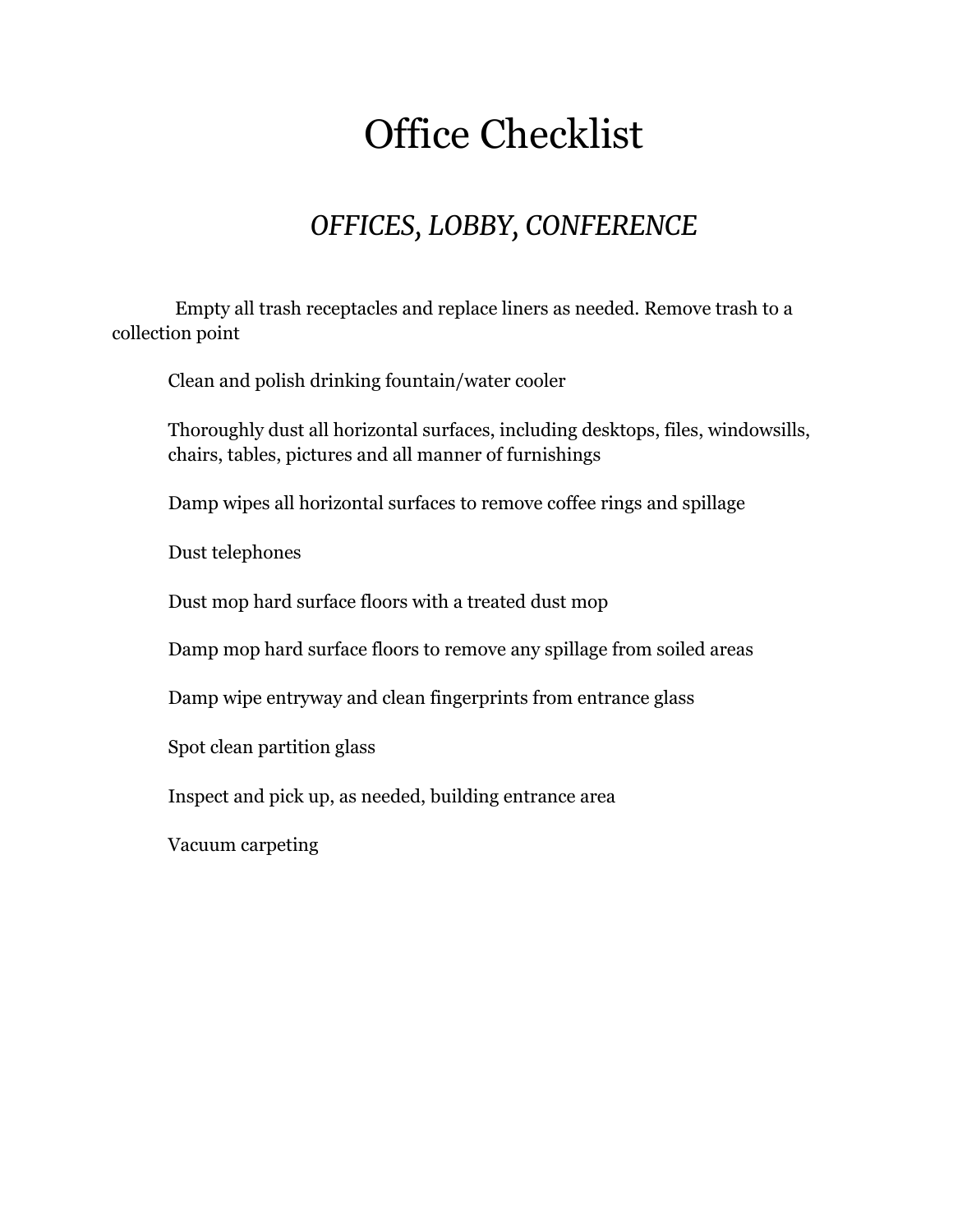#### *RESTROOMS*

Stock towels, tissue, and hand soap

Empty sanitary napkin receptacles and wipe with a disinfectant

Empty trash receptacles and wipe

Clean and polish mirrors

Wipe towel cabinet covers

Toilets and urinals to be cleaned and sanitized inside and outside. Polish bright work

Toilet seats to be cleaned on both sides using a disinfectant

Scour and sanitize all basins. Polish bright work

Dust partitions, top of mirrors and frames

Remove splash marks from walls around basins

Mop and rinse restroom floors with a disinfectant

#### LUNCH / BREAKROOM

All trash receptacles are to be emptied and trash removed to a collection point Dust mop hard surface floors with a treated dust mop Damp mop hard surface floors to remove spillage from soiled areas Clean and wipe tables and chairs Spot clean walls near trash receptacles Clean fronts, tops, and sides of trash receptacles with a disinfectant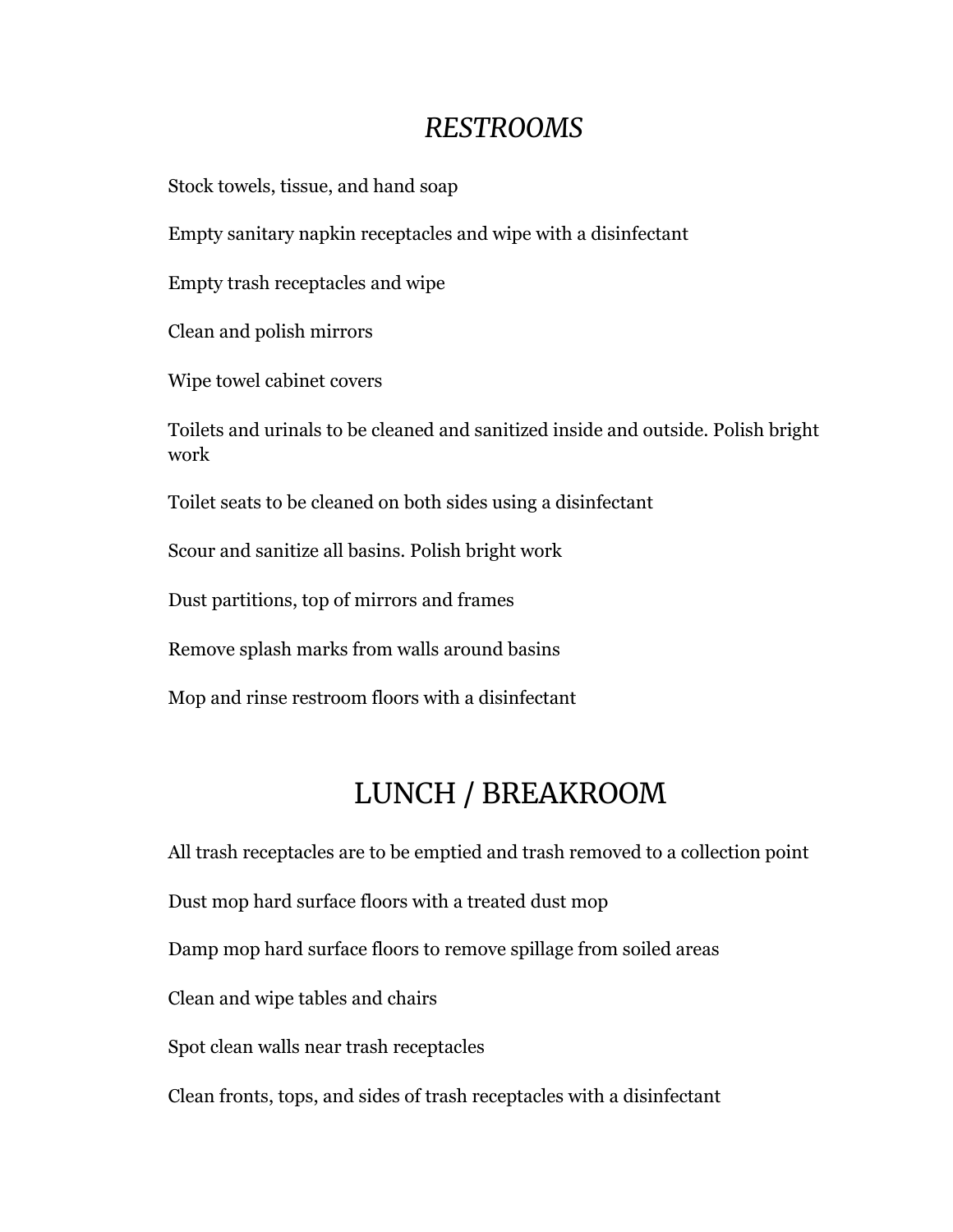Clean and polish drinking fountain/water cooler Damp wipe countertops to remove coffee rings and spillage

Clean and sanitize sink

Spot clean cabinets and exterior of appliances to present a neat appearance

## WEEKLY CLEANING

#### Offices, Lobby, Lunchroom, Conference Room

Dust all vertical surfaces of desks, file cabinets, chairs, tables and other office furniture

Thoroughly vacuum all carpeting, taking care to get into corners, along edges and beneath furniture

Damp mop hard surface floors, taking care to get into corners, along edges and beneath furniture

Buff hard surface floors if needed

## MONTHLY CLEANING

#### Offices, Lobby, Lunchroom, Conference Room

Complete all high dusting not reached in the above-mentioned cleaning

Top scrub or machine scrub, rinse, and apply finish to composition floor covering in those areas that show excessive wear

Remove fingerprints and marks from around light switches and doorframes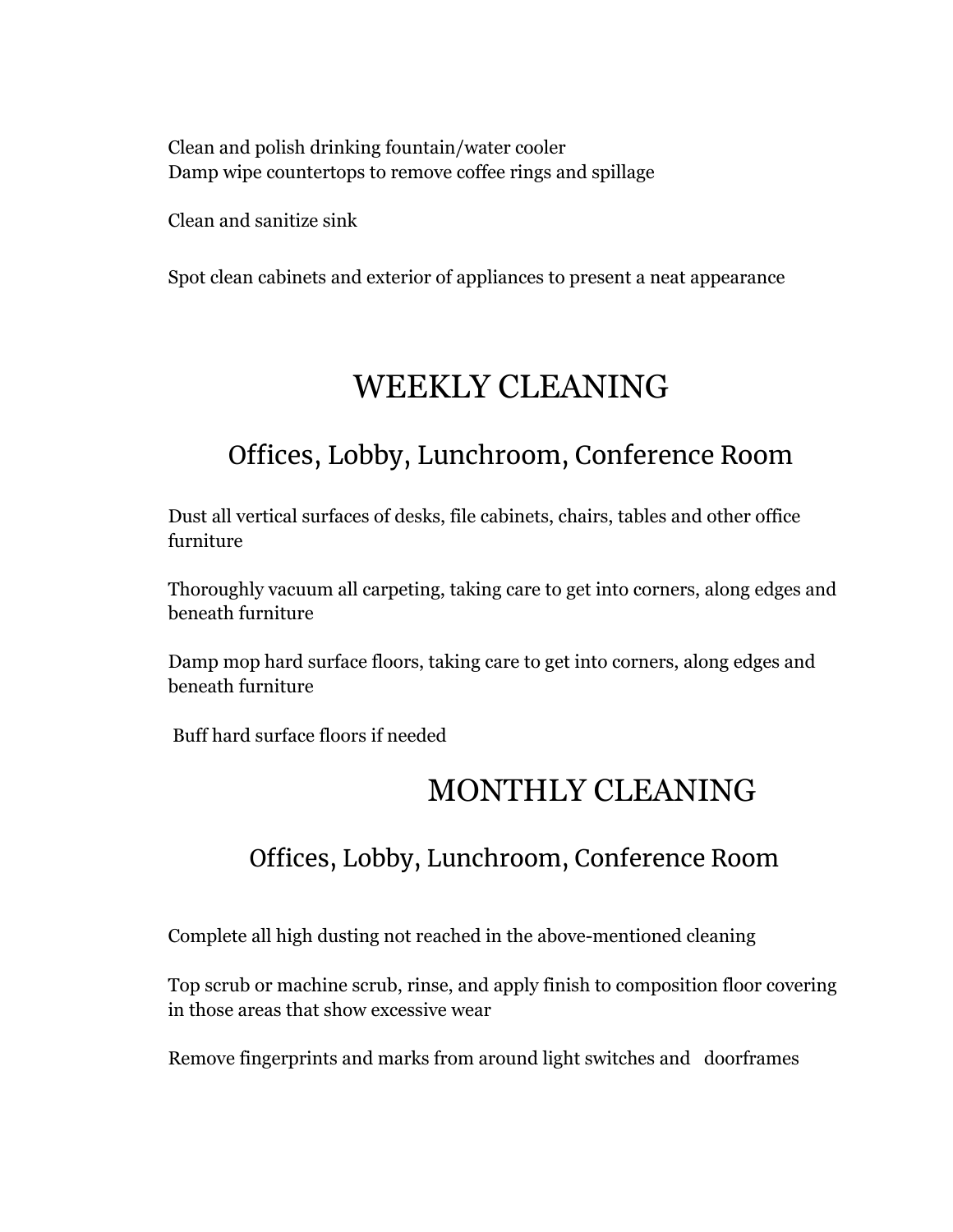Vacuum all upholstered furniture

Damp wipe telephones using a disinfectant

#### **INITIAL CLEAN OPTION (for a detailed start-up of new account)**

#### Floors

Hard Surface – machine scrub, rinse and apply new finish to all hard surface flooring, exercising care to get into corners and along edges

Carpet – extract all carpeting, taking care to get into corners and along edges **Offices** 

Thoroughly damp wipe vertical and horizontal surfaces, including desks, files, windowsills, tables, chairs and telephones

Perform all high dusting of light fixtures, air diffusers and doorframes

Wash trash receptacles with disinfectant

## Restrooms

Scour and sanitize all basins, toilets, urinals, and showers, inside and out

Polish all bright work, attempting to remove lime and mineral deposits

Wash all partitions with an industry standard disinfectant

Wash trash receptacles using a disinfectant